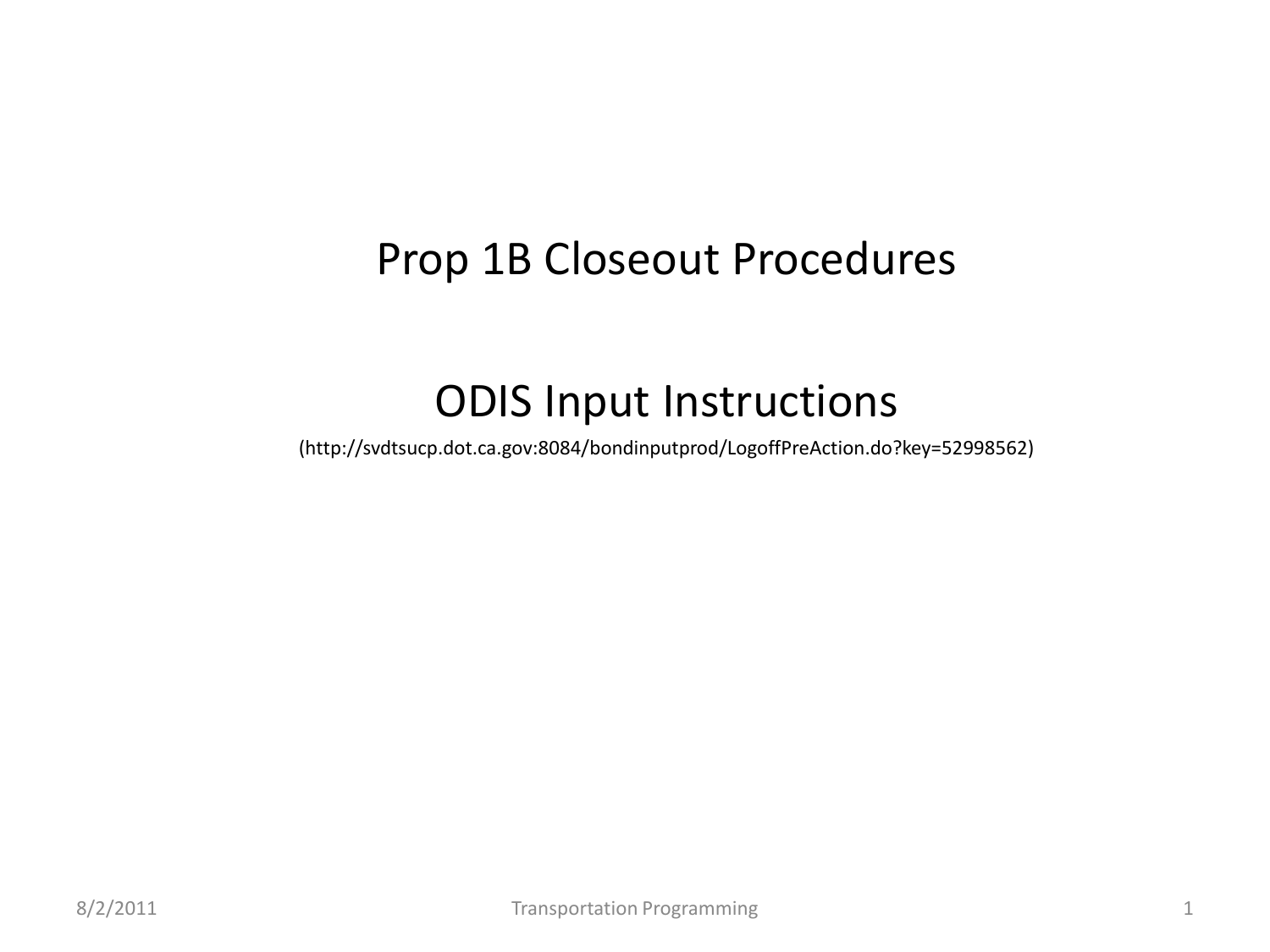## Update Close-out Report Status

| Project Schedule Baseline Summary                           |                           |                                   |                                |                                                                                                                                                                |                                    |
|-------------------------------------------------------------|---------------------------|-----------------------------------|--------------------------------|----------------------------------------------------------------------------------------------------------------------------------------------------------------|------------------------------------|
| *EA:                                                        | Select One v              |                                   |                                |                                                                                                                                                                |                                    |
| <b>(Schedule Changes and</b><br><b>Variances in Months)</b> | <b>Adopted</b><br>Program | <b>Current</b><br><b>Approved</b> | <b>Date</b><br><b>Approved</b> | % Complete                                                                                                                                                     | <b>Schedule</b><br><b>Forecast</b> |
| Begin Environmental Phase                                   | 羀                         | 噩                                 | 噩                              | 0                                                                                                                                                              | 噩                                  |
| <b>End Environmental Phase</b>                              | 冊                         | 疆                                 | 噩                              |                                                                                                                                                                | 噩                                  |
| Begin Design (PS&E) Phase                                   | 齏                         | 噩                                 | m                              | I٥.                                                                                                                                                            | 噩                                  |
| End Design (PS&E) Phase                                     | 羀                         | 疆                                 | 冊                              |                                                                                                                                                                | 噩                                  |
| Begin Right of Way Phase                                    | 羀                         | 畾                                 | m                              | 0                                                                                                                                                              | 羀                                  |
| End Right of Way Phase                                      | 雦                         | 冊                                 | 冊                              |                                                                                                                                                                | 噩                                  |
| <b>Begin Construction Phase</b>                             | 雦                         | 冊                                 | 噩                              | lo.                                                                                                                                                            | 噩                                  |
| <b>End Construction Phase</b>                               | 羀                         | 匷                                 | 匷                              | 0% Final Delivery Report not submitted<br>25% Final Delivery Report submitted<br>50% Final Delivery Report approved                                            | 羀                                  |
| Begin Closeout Phase                                        | 罹                         | 噩                                 | 噩                              | 75% Supplemental Final Delivery Report submitted<br>100% Supplemental Final Delivery Report approved<br>0% Final Delivery Report not submitted<br>$\checkmark$ | 羀                                  |
| <b>End Closeout Phase</b>                                   | 疆                         | 噩                                 | 噩                              |                                                                                                                                                                | 噩                                  |

The Project Manager / agency sponsor will update closeout report status in ODIS. Select the schedule tab and report Begin/End Close-out Phase % complete. Use the above percentages to document status.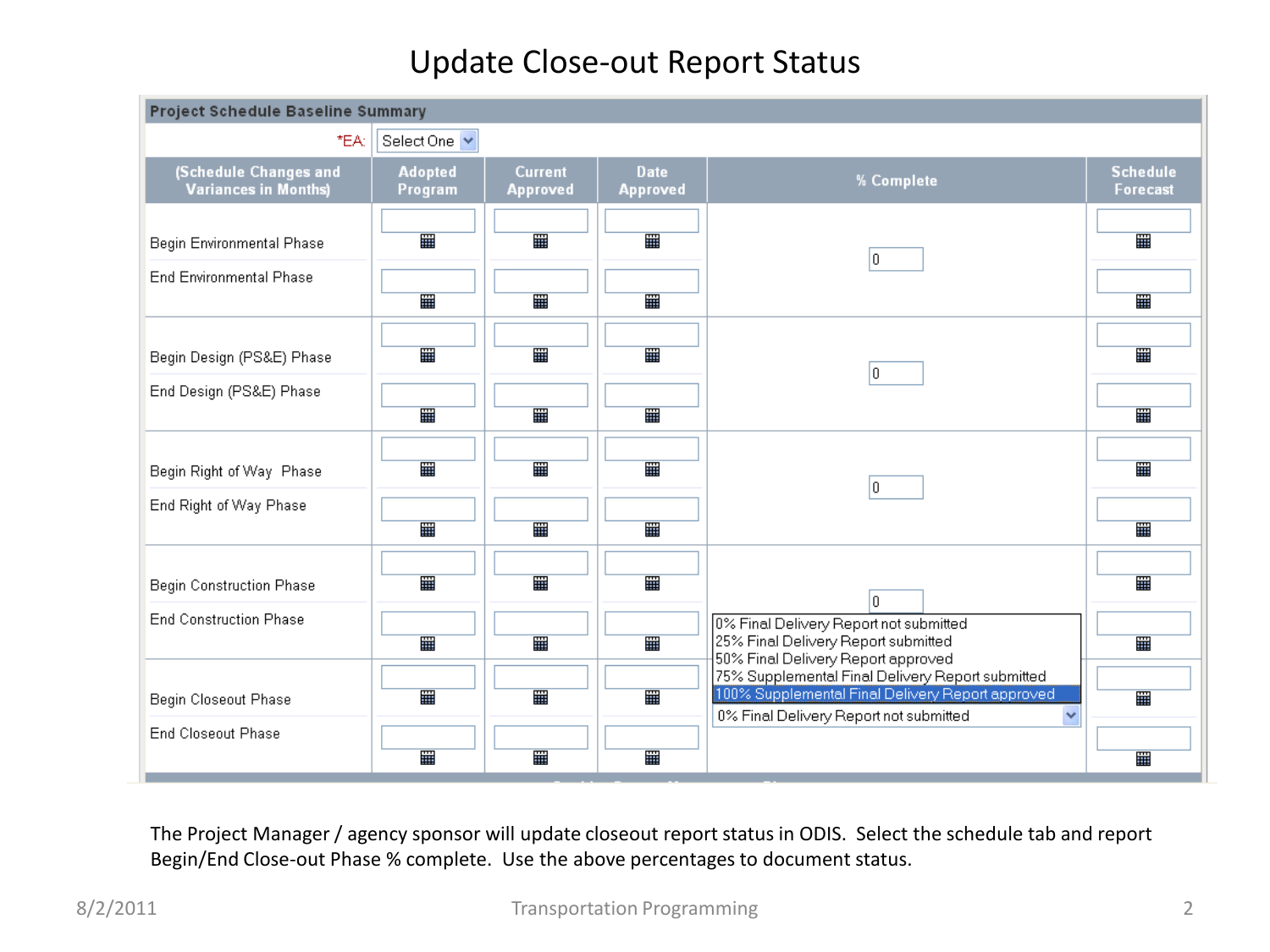## Select the "Closeout Info" tab in ODIS

| <sup>2</sup> California Strategic Growth Plan: Bond Accountability: Transportation - Microsoft Internet Explorer                                       |  |
|--------------------------------------------------------------------------------------------------------------------------------------------------------|--|
| Edit<br>View Favorites Tools Help<br>File                                                                                                              |  |
| <b>2 1 0 Search 大 Favorites ④ Q - 忌 区 - ■ 説 区 巻</b><br>$ \mathbf{x} $<br>Back *                                                                        |  |
| $\Rightarrow$ Go<br>Links >><br>Address (2) http://staging:8081/bondinputdevl/InputCloseoutPreAction.do?cmiaproj=RAIL2096&key=23347948<br>$\checkmark$ |  |
| <b>Coast Daylight Track and Signal</b>                                                                                                                 |  |
|                                                                                                                                                        |  |
| Project ID:<br>RAIL2096<br>Description: Construct track and signal project to allow Pacific Surfliner extension to San Francisco Bay Area              |  |
|                                                                                                                                                        |  |
| For security purposes, use of the Back button on your browser is not allowed. If used, you will be logged out of the system. Use tabs or               |  |
| links to move between screens.                                                                                                                         |  |
| If you do not click on Save/Submit button at bottom of screen prior to leaving this screen, your input will not be saved.                              |  |
| <b>Routes/Post</b><br>Closeout<br><b>Project</b>                                                                                                       |  |
| <b>Schedule</b><br>Info<br><b>Miles</b><br><b>Benefits</b><br><b>Contact</b><br>Info<br>Accept<br>Cost                                                 |  |
|                                                                                                                                                        |  |
| Fields in *red are required.<br><b>Upload Report(s) for this Project</b>                                                                               |  |
| Select One<br>v                                                                                                                                        |  |
| *Report Type:                                                                                                                                          |  |
| *File to Upload:<br>Browse<br>(in pdf format)                                                                                                          |  |
| $\checkmark$<br>Project Withdrawn?:<br>No.                                                                                                             |  |
|                                                                                                                                                        |  |
| $\overline{\phantom{a}}$<br>If Yes, provide brief                                                                                                      |  |
| explanation:<br>(max                                                                                                                                   |  |
| 600)                                                                                                                                                   |  |
| Upload Report<br>Reset                                                                                                                                 |  |
| Local intranet<br>Error on page.                                                                                                                       |  |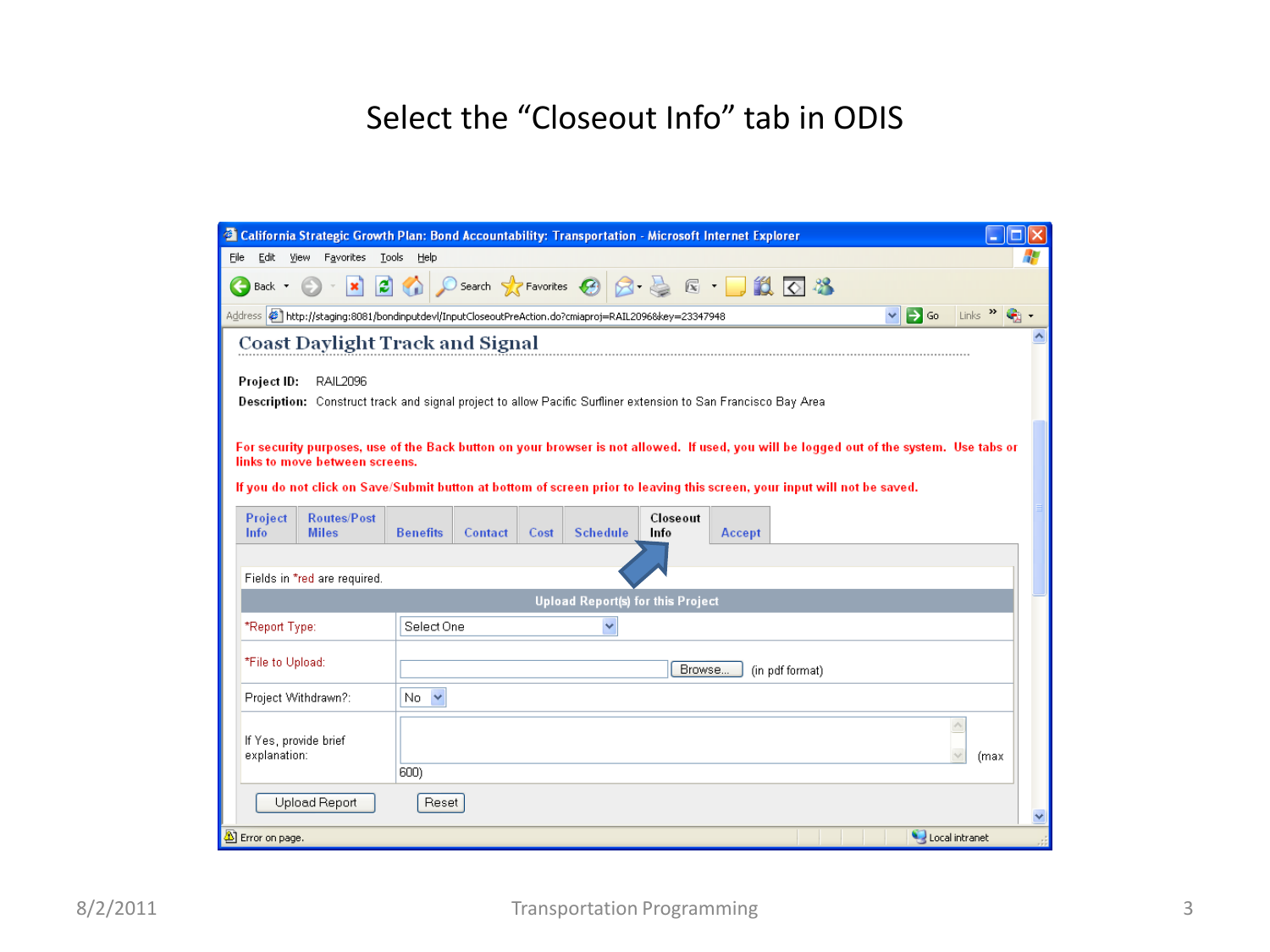Select the dropdown menu for report types. Delivery Reports will be uploaded by the Project Manager or Sponsor. Audit Reports will be uploaded by Audits & Investigations.

|                         |                        | <sup>2</sup> California Strategic Growth Plan: Bond Accountability: Transportation - Microsoft Internet Explorer |                 |                                                          |           |                                                   |                                           |        |                                                                                                                                                                                                                                                                                     |    |                                          |                 | $\sim$              | a            |
|-------------------------|------------------------|------------------------------------------------------------------------------------------------------------------|-----------------|----------------------------------------------------------|-----------|---------------------------------------------------|-------------------------------------------|--------|-------------------------------------------------------------------------------------------------------------------------------------------------------------------------------------------------------------------------------------------------------------------------------------|----|------------------------------------------|-----------------|---------------------|--------------|
| File                    |                        | Edit View Favorites Tools Help                                                                                   |                 |                                                          |           |                                                   |                                           |        |                                                                                                                                                                                                                                                                                     |    |                                          |                 |                     |              |
| $\overline{\textbf{f}}$ | Back *                 | $\vert x \vert$                                                                                                  |                 |                                                          |           | <b>2 1 0 Search ☆Favorites ④ 8 点 G · D 13 区 %</b> |                                           |        |                                                                                                                                                                                                                                                                                     |    |                                          |                 |                     |              |
|                         |                        | Address (2) http://staging:8081/bondinputdevl/InputCloseoutPreAction.do?cmiaproj=RAIL2093&key=12296608           |                 |                                                          |           |                                                   |                                           |        |                                                                                                                                                                                                                                                                                     |    | $\checkmark$                             | $\mathbf{B}$ Go | Links $\rightarrow$ |              |
|                         | between screens.       |                                                                                                                  |                 |                                                          |           |                                                   |                                           |        | For security purposes, use of the Back button on your browser is not allowed. If used, you will be logged out of the system. Use tabs or links to move<br>If you do not click on Save/Submit button at bottom of screen prior to leaving this screen, your input will not be saved. |    |                                          |                 |                     |              |
|                         | Project<br><b>Info</b> | <b>Routes/Post</b><br><b>Miles</b>                                                                               | <b>Benefits</b> | Contact                                                  | Cost      | <b>Schedule</b>                                   | Closeout<br>Info                          | Accept |                                                                                                                                                                                                                                                                                     |    |                                          |                 |                     |              |
|                         |                        | Fields in *red are required.                                                                                     |                 |                                                          |           |                                                   |                                           |        |                                                                                                                                                                                                                                                                                     |    |                                          |                 |                     |              |
|                         |                        |                                                                                                                  |                 |                                                          |           |                                                   | <b>Upload Report(s) for this Project</b>  |        |                                                                                                                                                                                                                                                                                     |    |                                          |                 |                     |              |
|                         | *Report Type:          |                                                                                                                  |                 | Select One<br>Select One                                 |           |                                                   |                                           |        |                                                                                                                                                                                                                                                                                     |    |                                          |                 |                     |              |
|                         | *File to Upload:       |                                                                                                                  |                 | Final Delivery<br>Semi-Final Audit Report                |           |                                                   |                                           | Browse | (in pdf format)                                                                                                                                                                                                                                                                     |    |                                          |                 |                     |              |
|                         |                        | Project Withdrawn?:                                                                                              |                 | Supplemental Final Delivery Report<br>Final Audit Report |           |                                                   |                                           |        |                                                                                                                                                                                                                                                                                     |    |                                          |                 |                     |              |
|                         |                        | If Yes, provide brief explanation:                                                                               |                 |                                                          |           |                                                   |                                           |        |                                                                                                                                                                                                                                                                                     |    | $\overline{\phantom{a}}$<br>$\checkmark$ | (max 600)       |                     |              |
|                         |                        | <b>Upload Report</b>                                                                                             | Reset           |                                                          |           |                                                   |                                           |        |                                                                                                                                                                                                                                                                                     |    |                                          |                 |                     |              |
|                         |                        |                                                                                                                  |                 |                                                          |           |                                                   | <b>Current Report(s) for this Project</b> |        |                                                                                                                                                                                                                                                                                     |    |                                          |                 |                     |              |
|                         |                        | Report Type                                                                                                      |                 |                                                          | File Name |                                                   |                                           |        | Last Uploaded By                                                                                                                                                                                                                                                                    | On |                                          |                 |                     |              |
|                         |                        |                                                                                                                  |                 |                                                          |           |                                                   |                                           |        |                                                                                                                                                                                                                                                                                     |    |                                          |                 |                     |              |
|                         |                        |                                                                                                                  |                 |                                                          |           | Add/Edit Actual Benefit for this Project          |                                           |        |                                                                                                                                                                                                                                                                                     |    |                                          |                 |                     |              |
|                         | *Benefit:              |                                                                                                                  |                 | Select One                                               |           |                                                   | v                                         |        |                                                                                                                                                                                                                                                                                     |    |                                          |                 |                     |              |
|                         |                        | Measurement (numeric only):                                                                                      |                 |                                                          |           |                                                   |                                           |        |                                                                                                                                                                                                                                                                                     |    |                                          |                 |                     |              |
|                         |                        | Save Actual Benefit                                                                                              |                 | Reset                                                    |           |                                                   |                                           |        |                                                                                                                                                                                                                                                                                     |    |                                          |                 |                     | $\checkmark$ |
|                         | Error on page.         |                                                                                                                  |                 |                                                          |           |                                                   |                                           |        |                                                                                                                                                                                                                                                                                     |    |                                          |                 | Local intranet      |              |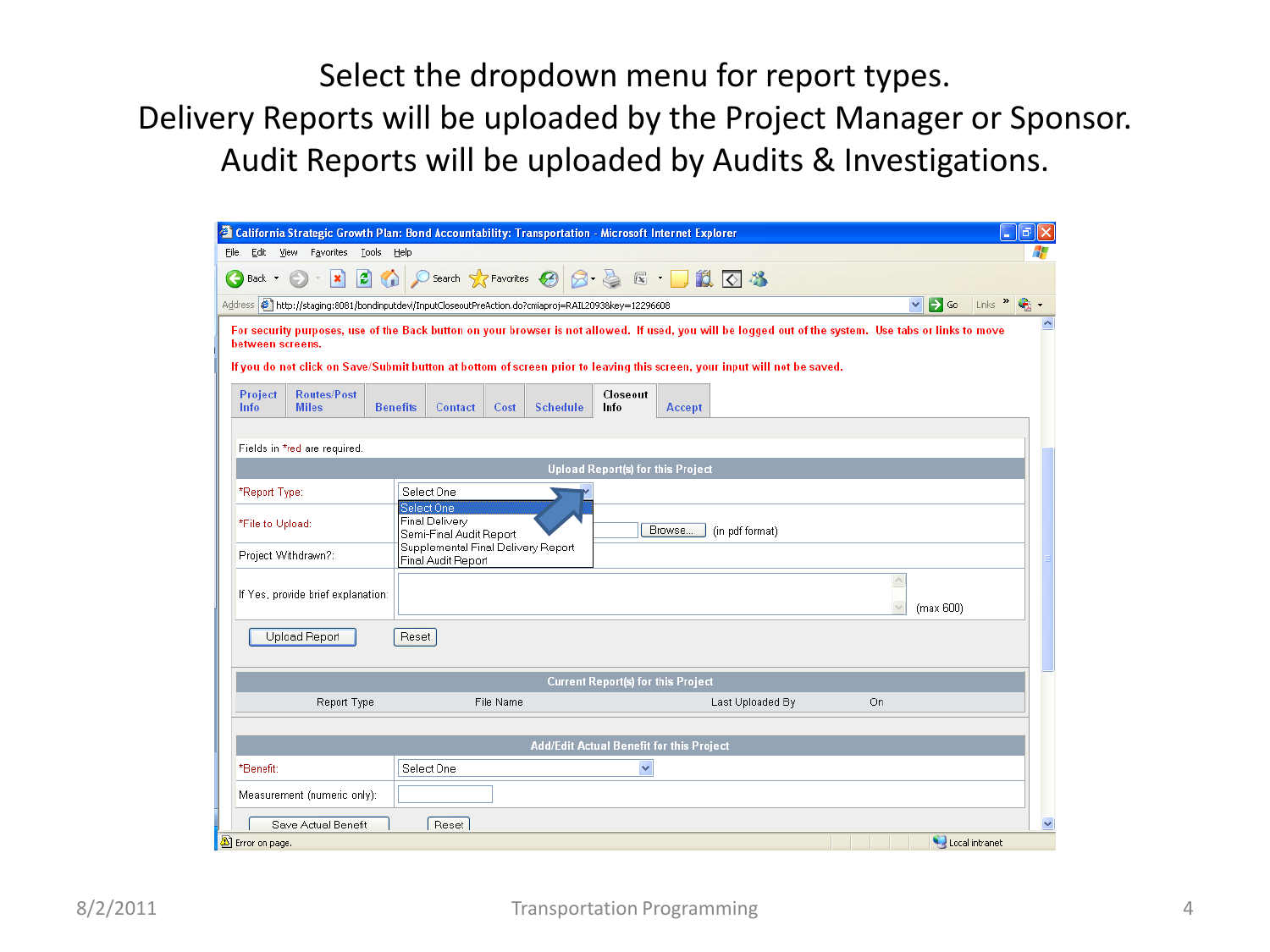## Once report type is selected, select browse to find the report to upload

|                                                                                                                                                                                                                                                                                                         | <sup>2</sup> California Strategic Growth Plan: Bond Accountability: Transportation - Microsoft Internet Explorer |                 |                |           |                                                |                                           |        |                  |                                          |                                 | ő<br>$\blacksquare$                         |
|---------------------------------------------------------------------------------------------------------------------------------------------------------------------------------------------------------------------------------------------------------------------------------------------------------|------------------------------------------------------------------------------------------------------------------|-----------------|----------------|-----------|------------------------------------------------|-------------------------------------------|--------|------------------|------------------------------------------|---------------------------------|---------------------------------------------|
| File                                                                                                                                                                                                                                                                                                    | Edit View Favorites Tools Help                                                                                   |                 |                |           |                                                |                                           |        |                  |                                          |                                 |                                             |
| €<br>Back *                                                                                                                                                                                                                                                                                             | $\vert \mathbf{x} \vert$                                                                                         |                 |                |           | <b>2 1 0 Search ☆Favorites ④ 8 点 区 ■ 以 区 %</b> |                                           |        |                  |                                          |                                 |                                             |
|                                                                                                                                                                                                                                                                                                         | Address ( ) http://staging:8081/bondinputdevl/InputCloseoutPreAction.do?cmiaproj=RAIL20938key=12296608           |                 |                |           |                                                |                                           |        |                  |                                          | $\mathbf{B}$ Go<br>$\checkmark$ | $Links$ <sup><math>\rightarrow</math></sup> |
| For security purposes, use of the Back button on your browser is not allowed. If used, you will be logged out of the system. Use tabs or links to move<br>between screens.<br>If you do not click on Save/Submit button at bottom of screen prior to leaving this screen, your input will not be saved. |                                                                                                                  |                 |                |           |                                                |                                           |        |                  |                                          |                                 |                                             |
| Project<br><b>Info</b>                                                                                                                                                                                                                                                                                  | <b>Routes/Post</b><br><b>Miles</b>                                                                               | <b>Benefits</b> | Contact        | Cost      | <b>Schedule</b>                                | Closeout<br>Info                          | Accept |                  |                                          |                                 |                                             |
|                                                                                                                                                                                                                                                                                                         | Fields in *red are required.                                                                                     |                 |                |           |                                                | <b>Upload Report(s) for this Project</b>  |        |                  |                                          |                                 |                                             |
|                                                                                                                                                                                                                                                                                                         |                                                                                                                  |                 |                |           | $\checkmark$                                   |                                           |        |                  |                                          |                                 |                                             |
| *Report Type:                                                                                                                                                                                                                                                                                           |                                                                                                                  |                 | Final Delivery |           |                                                |                                           |        |                  |                                          |                                 |                                             |
| *File to Upload:                                                                                                                                                                                                                                                                                        |                                                                                                                  |                 |                |           |                                                |                                           | Browse | (in pdf format)  |                                          |                                 |                                             |
| Project Withdrawn?:                                                                                                                                                                                                                                                                                     |                                                                                                                  | No Y            |                |           |                                                |                                           |        |                  |                                          |                                 |                                             |
|                                                                                                                                                                                                                                                                                                         | If Yes, provide brief explanation:                                                                               |                 |                |           |                                                |                                           |        |                  | $\overline{\phantom{a}}$<br>$\checkmark$ | (max 600)                       |                                             |
|                                                                                                                                                                                                                                                                                                         | <b>Upload Report</b>                                                                                             | Reset           |                |           |                                                |                                           |        |                  |                                          |                                 |                                             |
|                                                                                                                                                                                                                                                                                                         |                                                                                                                  |                 |                |           |                                                | <b>Current Report(s) for this Project</b> |        |                  |                                          |                                 |                                             |
|                                                                                                                                                                                                                                                                                                         | Report Type                                                                                                      |                 |                | File Name |                                                |                                           |        | Last Uploaded By | On                                       |                                 |                                             |
|                                                                                                                                                                                                                                                                                                         |                                                                                                                  |                 |                |           |                                                |                                           |        |                  |                                          |                                 |                                             |
|                                                                                                                                                                                                                                                                                                         |                                                                                                                  |                 |                |           | Add/Edit Actual Benefit for this Project       |                                           |        |                  |                                          |                                 |                                             |
| *Benefit:                                                                                                                                                                                                                                                                                               |                                                                                                                  |                 | Select One     |           |                                                | v                                         |        |                  |                                          |                                 |                                             |
|                                                                                                                                                                                                                                                                                                         | Measurement (numeric only):                                                                                      |                 |                |           |                                                |                                           |        |                  |                                          |                                 |                                             |
|                                                                                                                                                                                                                                                                                                         | Save Actual Benefit                                                                                              |                 | Reset          |           |                                                |                                           |        |                  |                                          |                                 | ×                                           |
| Error on page.                                                                                                                                                                                                                                                                                          |                                                                                                                  |                 |                |           |                                                |                                           |        |                  |                                          | Local intranet                  |                                             |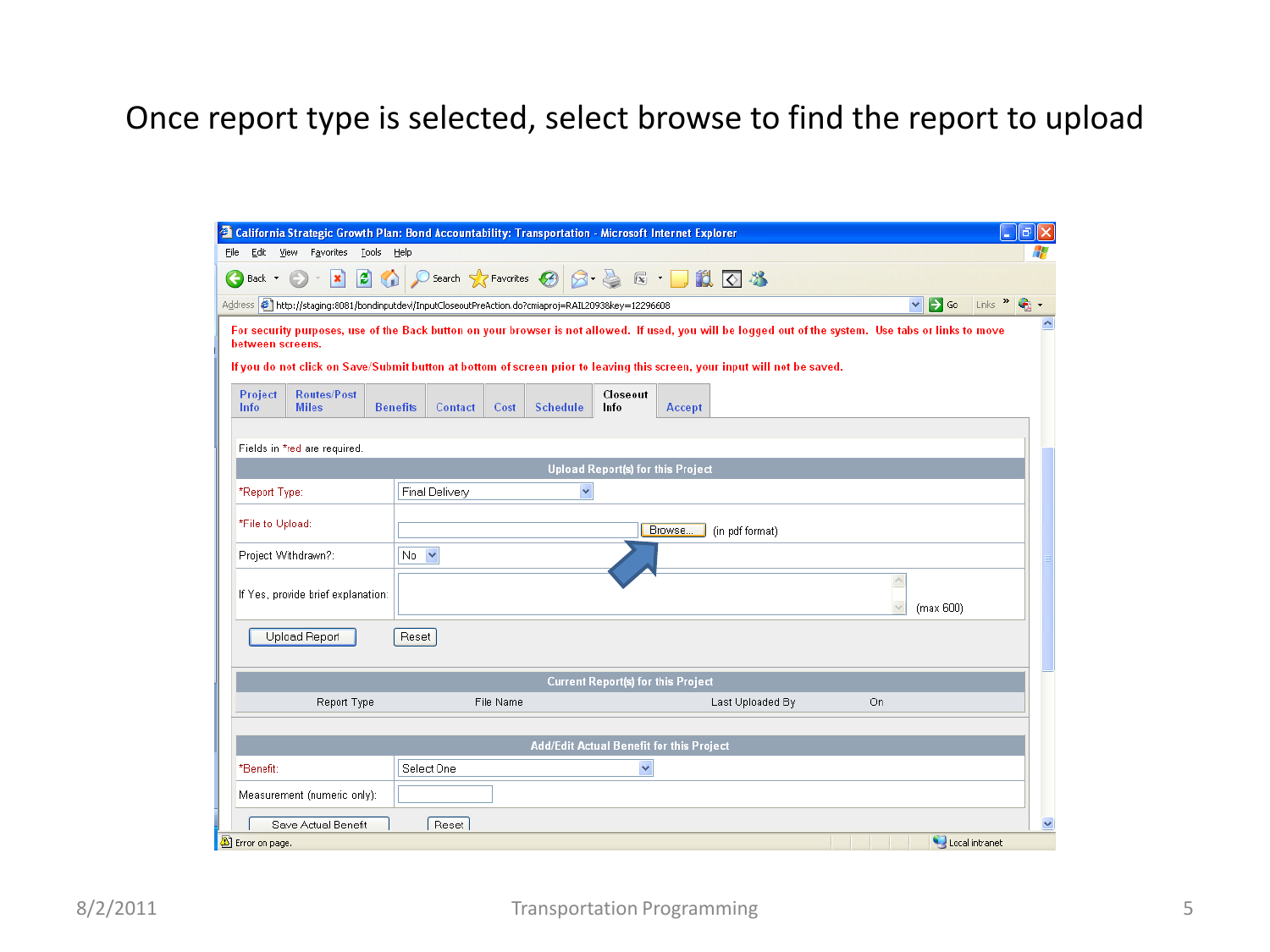# Select File

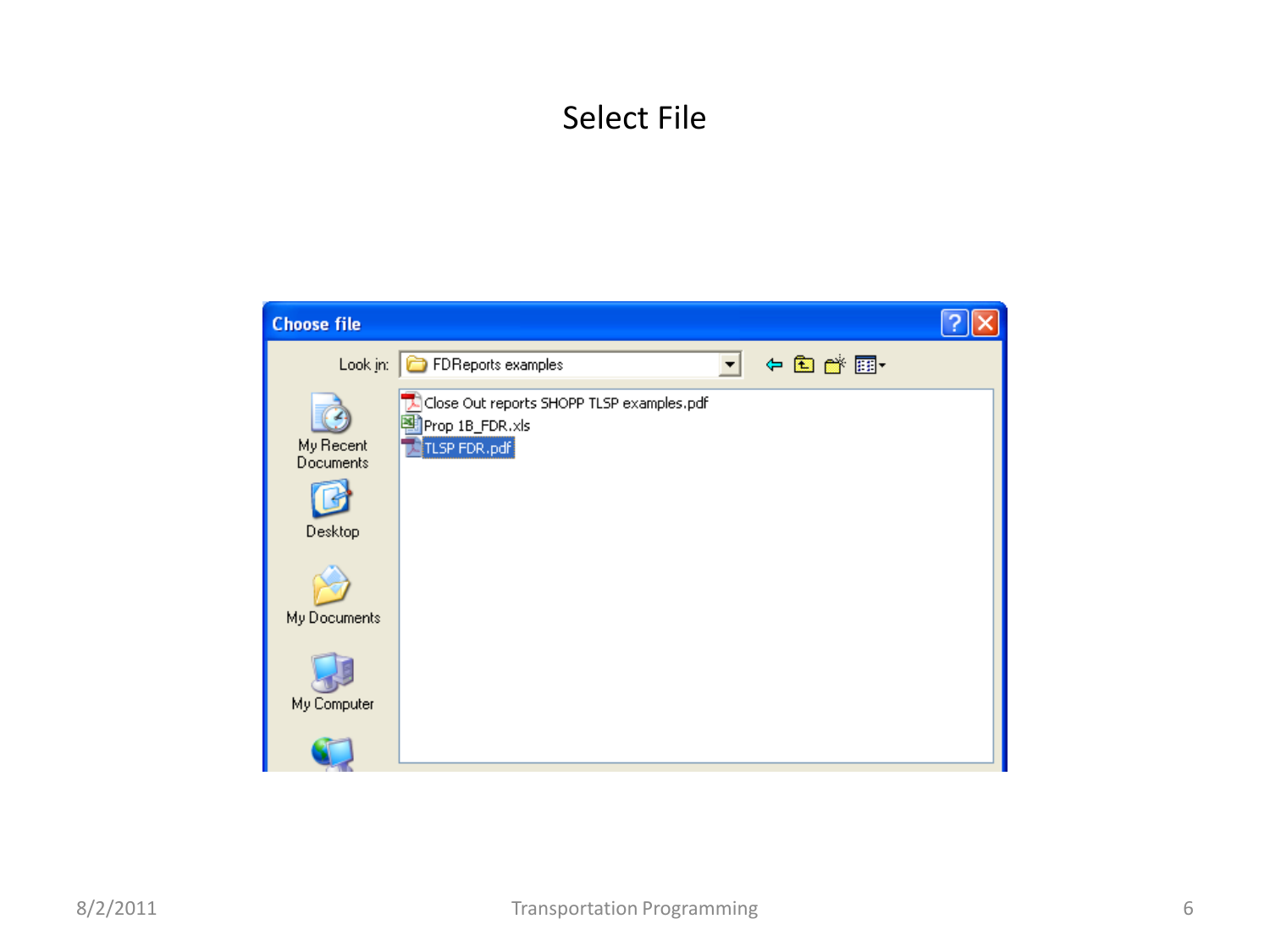# Once file is selected, click "upload report"

|                                       | <sup>2</sup> California Strategic Growth Plan: Bond Accountability: Transportation - Microsoft Internet Explorer                         |                      |         |      |                                                    |          |                                                                                                                                           |                 |                                 |                    |  |
|---------------------------------------|------------------------------------------------------------------------------------------------------------------------------------------|----------------------|---------|------|----------------------------------------------------|----------|-------------------------------------------------------------------------------------------------------------------------------------------|-----------------|---------------------------------|--------------------|--|
| File<br>Edit                          | View Favorites Tools Help                                                                                                                |                      |         |      |                                                    |          |                                                                                                                                           |                 |                                 |                    |  |
| $\leftarrow$<br>Back *                | $\vert x \vert$                                                                                                                          |                      |         |      | <b>B</b> C Search <b>R</b> Favorites <b>C</b>      |          | $\begin{array}{c} \n\mathbb{R} \n\end{array}$ $\begin{array}{c} \n\mathbb{R} \n\end{array}$ $\begin{array}{c} \n\mathbb{R} \n\end{array}$ |                 |                                 |                    |  |
|                                       | Address (#) http://staging:8081/bondinputdevl/InputCloseoutPreAction.do?cmiaproj=RAIL2096&key=23347948                                   |                      |         |      |                                                    |          |                                                                                                                                           |                 | $\mathbf{P}$ Go<br>$\checkmark$ | Links $\mathbf{v}$ |  |
|                                       | <b>Coast Daylight Track and Signal</b>                                                                                                   |                      |         |      |                                                    |          |                                                                                                                                           |                 |                                 |                    |  |
| Project ID:                           | RAIL2096                                                                                                                                 |                      |         |      |                                                    |          |                                                                                                                                           |                 |                                 |                    |  |
|                                       | Description: Construct track and signal project to allow Pacific Surfliner extension to San Francisco Bay Area                           |                      |         |      |                                                    |          |                                                                                                                                           |                 |                                 |                    |  |
|                                       |                                                                                                                                          |                      |         |      |                                                    |          |                                                                                                                                           |                 |                                 |                    |  |
|                                       | For security purposes, use of the Back button on your browser is not allowed. If used, you will be logged out of the system. Use tabs or |                      |         |      |                                                    |          |                                                                                                                                           |                 |                                 |                    |  |
|                                       | links to move between screens.                                                                                                           |                      |         |      |                                                    |          |                                                                                                                                           |                 |                                 |                    |  |
|                                       | If you do not click on Save/Submit button at bottom of screen prior to leaving this screen, your input will not be saved.                |                      |         |      |                                                    |          |                                                                                                                                           |                 |                                 |                    |  |
| Project                               | <b>Routes/Post</b>                                                                                                                       |                      |         |      |                                                    | Closeout |                                                                                                                                           |                 |                                 |                    |  |
| Info                                  | <b>Miles</b>                                                                                                                             | <b>Benefits</b>      | Contact | Cost | <b>Schedule</b>                                    | Info     | Accept                                                                                                                                    |                 |                                 |                    |  |
|                                       |                                                                                                                                          |                      |         |      |                                                    |          |                                                                                                                                           |                 |                                 |                    |  |
|                                       | Fields in *red are required.                                                                                                             |                      |         |      |                                                    |          |                                                                                                                                           |                 |                                 |                    |  |
|                                       |                                                                                                                                          |                      |         |      | <b>Upload Report(s) for this Project</b>           |          |                                                                                                                                           |                 |                                 |                    |  |
| *Report Type:                         |                                                                                                                                          | Final Delivery       |         |      |                                                    |          |                                                                                                                                           |                 |                                 |                    |  |
| *File to Upload:                      |                                                                                                                                          |                      |         |      |                                                    |          |                                                                                                                                           |                 |                                 |                    |  |
|                                       |                                                                                                                                          |                      |         |      | C:\Documents and Settings\s109777\My Docume Frowse |          |                                                                                                                                           | (in pdf format) |                                 |                    |  |
|                                       | Project Withdrawn?:                                                                                                                      | $No \nightharpoonup$ |         |      |                                                    |          |                                                                                                                                           |                 |                                 |                    |  |
|                                       |                                                                                                                                          |                      |         |      |                                                    |          |                                                                                                                                           |                 |                                 |                    |  |
| If Yes, provide brief<br>explanation: |                                                                                                                                          |                      |         |      |                                                    |          |                                                                                                                                           |                 |                                 | (max               |  |
|                                       |                                                                                                                                          | 600)                 |         |      |                                                    |          |                                                                                                                                           |                 |                                 |                    |  |
|                                       | <b>Upload Report</b>                                                                                                                     | Reset                |         |      |                                                    |          |                                                                                                                                           |                 |                                 |                    |  |
|                                       |                                                                                                                                          |                      |         |      |                                                    |          |                                                                                                                                           |                 |                                 |                    |  |
| <b>D</b> Error                        |                                                                                                                                          |                      |         |      |                                                    |          |                                                                                                                                           |                 |                                 | Local intranet     |  |
|                                       |                                                                                                                                          |                      |         |      |                                                    |          |                                                                                                                                           |                 |                                 |                    |  |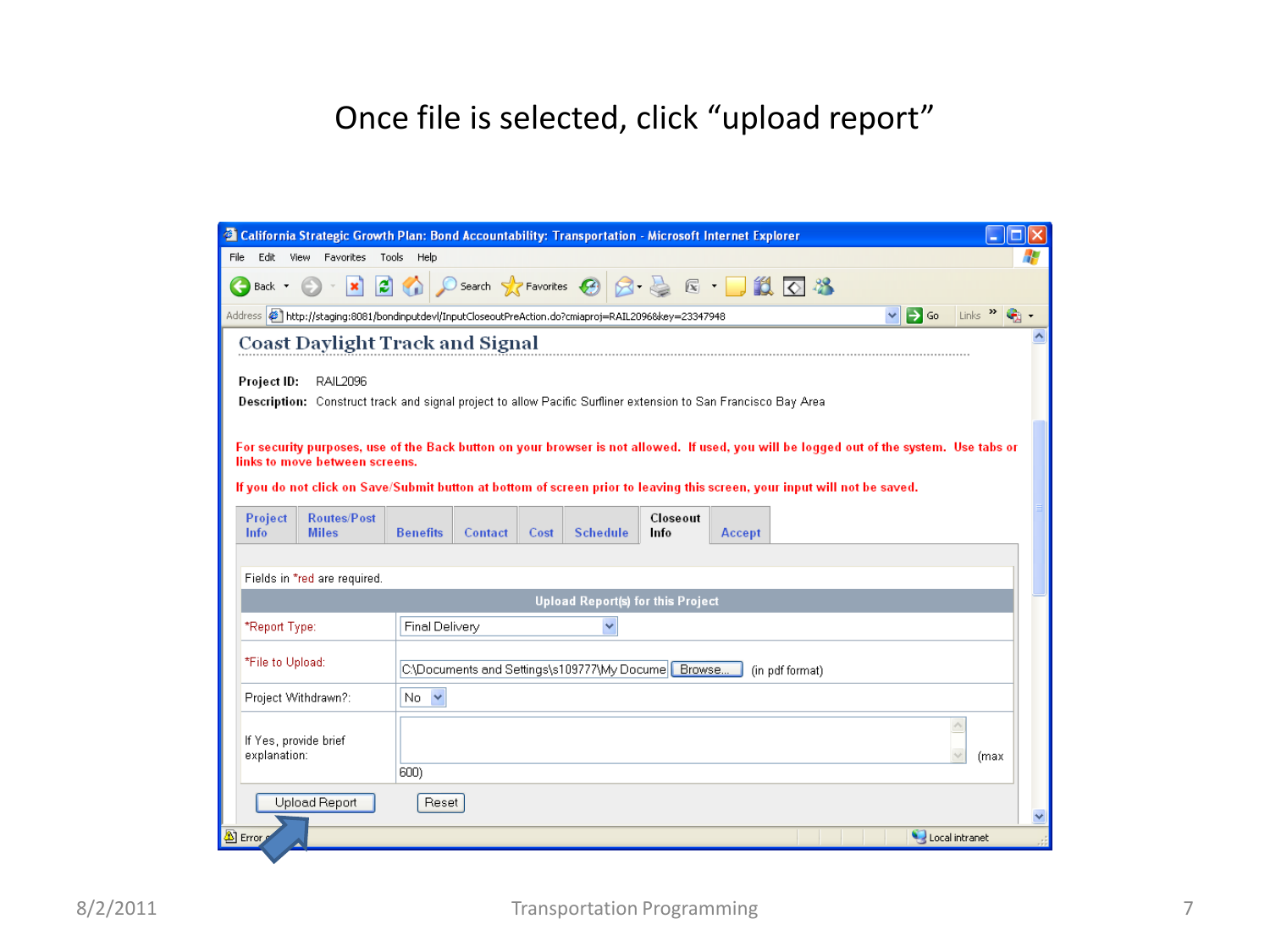# If project is withdrawn select yes and provide an explanation

|                                                       | <sup>2</sup> California Strategic Growth Plan: Bond Accountability: Transportation - Microsoft Internet Explorer<br>Е<br>$\blacksquare$                          |  |
|-------------------------------------------------------|------------------------------------------------------------------------------------------------------------------------------------------------------------------|--|
| Edit<br>View<br>Favorites<br>Eile                     | <b>Tools</b><br>Help                                                                                                                                             |  |
| ø<br>×<br>Back *                                      | ○search ☆Favorites ④ Q - △ 区 · ■ 11 区 23                                                                                                                         |  |
|                                                       | $\mathbf{B}$ Go<br>$Links$ $\rightarrow$<br>Address ( http://staging:8081/bondinputdevl/InputCloseoutPreAction.do?cmiaproj=RAIL2094&key=73008859<br>$\checkmark$ |  |
|                                                       | If you do not click on Save/Submit button at bottom of screen prior to leaving this screen, your input will not be saved.                                        |  |
| <b>Routes/Post</b><br>Project<br>Info<br><b>Miles</b> | Closeout<br>Info<br><b>Benefits</b><br><b>Schedule</b><br>Contact<br>Cost<br>Accept                                                                              |  |
| Fields in *red are required.                          |                                                                                                                                                                  |  |
|                                                       | <b>Upload Report(s) for this Project</b>                                                                                                                         |  |
| *Report Type:                                         | Select One                                                                                                                                                       |  |
| *File to Upload:                                      | Browse<br>(in pdf format)                                                                                                                                        |  |
| Project Withdrawn?:                                   | No.<br>$\overline{\mathbf{v}}$                                                                                                                                   |  |
| If Yes, provide brief<br>explanation:                 | No.<br>$\triangleright$<br>Yes<br>(max<br>600)                                                                                                                   |  |
| <b>Upload Report</b>                                  | Reset                                                                                                                                                            |  |
|                                                       | <b>Current Report(s) for this Project</b>                                                                                                                        |  |
| Report Type                                           | File Name<br>Last Uploaded By<br>On                                                                                                                              |  |
|                                                       |                                                                                                                                                                  |  |
|                                                       | Add/Edit Actual Benefit for this Project                                                                                                                         |  |
| *Benefit:                                             | Select One<br>v                                                                                                                                                  |  |
| <b>Done</b>                                           | Local intranet                                                                                                                                                   |  |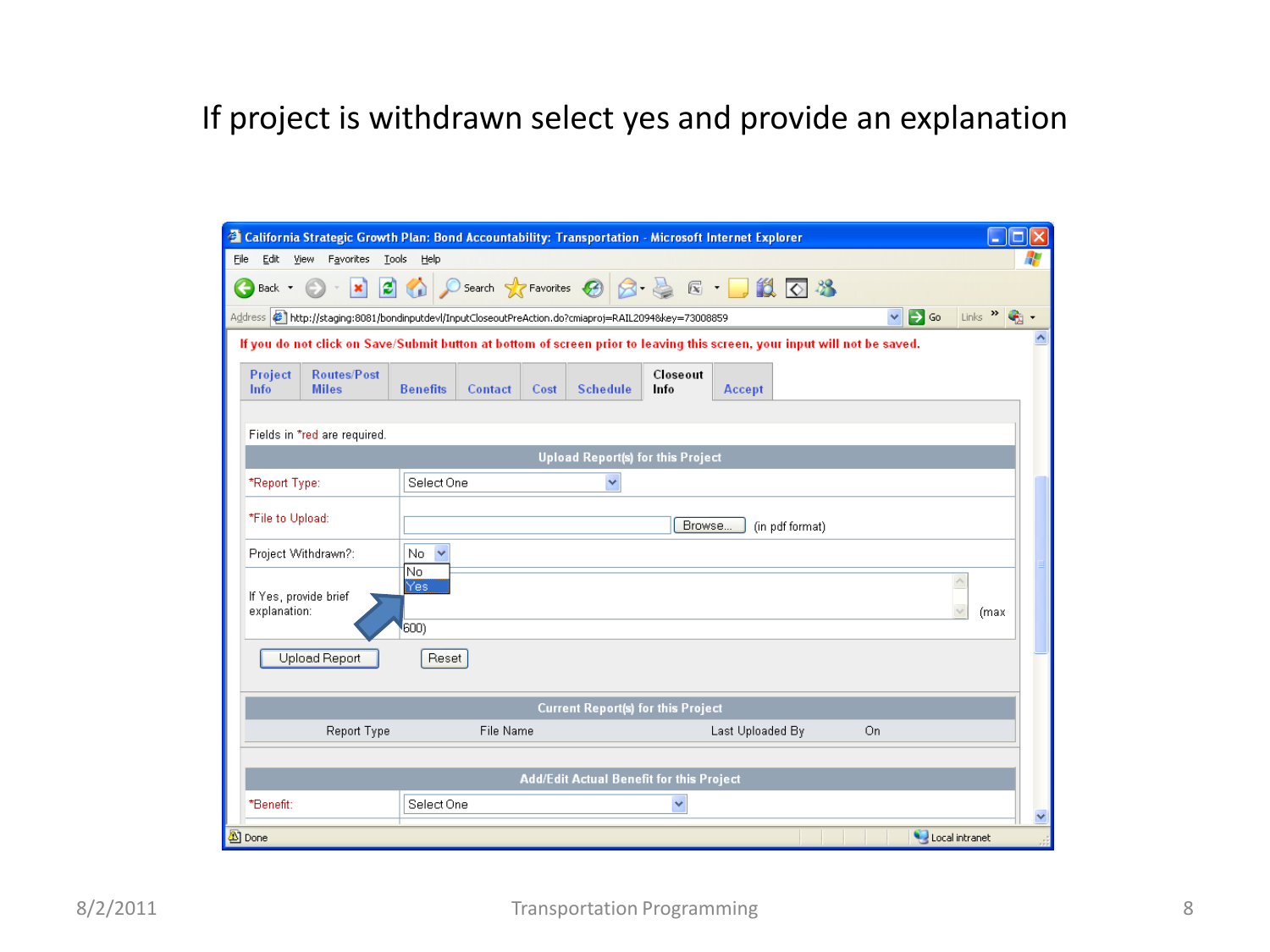#### Report is now uploaded.

#### Delete will remove the report, edit will replace the report.

| File                         | Edit View Favorites Tools Help                                     | <sup>2</sup> California Strategic Growth Plan: Bond Accountability: Transportation - Microsoft Internet Explorer |              |                                                       |                  | $\blacksquare$                                               |
|------------------------------|--------------------------------------------------------------------|------------------------------------------------------------------------------------------------------------------|--------------|-------------------------------------------------------|------------------|--------------------------------------------------------------|
| Θ<br>Back $\bullet$ (e)      | $\vert \mathbf{x} \vert$                                           |                                                                                                                  |              | 2 1 0 Search ☆Favorites → 2 2 → 2 ■ - ■ 1 3 3         |                  |                                                              |
|                              | Address 6 http://staging:8081/bondinputdevl/InputCloseoutAction.do |                                                                                                                  |              |                                                       |                  | $\vee$ $\rightarrow$ Go<br>Links $\rightarrow$ $\rightarrow$ |
| Fields in *red are required. |                                                                    |                                                                                                                  |              |                                                       |                  |                                                              |
|                              |                                                                    |                                                                                                                  |              | <b>Upload Report(s) for this Project</b>              |                  |                                                              |
| *Report Type:                |                                                                    | Select One                                                                                                       |              | $\checkmark$                                          |                  |                                                              |
| *File to Upload:             |                                                                    |                                                                                                                  |              | Browse.                                               | (in pdf format)  |                                                              |
| Project Withdrawn?:          |                                                                    | $No \nightharpoonup$                                                                                             |              |                                                       |                  |                                                              |
|                              | If Yes, provide brief explanation:                                 |                                                                                                                  |              |                                                       |                  | $\land$<br>(max 600)                                         |
| Upload Report                |                                                                    | Reset                                                                                                            |              |                                                       |                  |                                                              |
|                              |                                                                    |                                                                                                                  |              | <b>Current Report(s) for this Project</b>             |                  |                                                              |
|                              | Report Type                                                        |                                                                                                                  | File Name    |                                                       | Last Uploaded By | On                                                           |
| edit delete                  | <b>Final Delivery</b>                                              |                                                                                                                  | TLSP FDR.pdf |                                                       | CLOSEOUT, TESTER | 04/29/2011 09:33:29 AM                                       |
|                              |                                                                    |                                                                                                                  |              |                                                       |                  |                                                              |
|                              |                                                                    |                                                                                                                  |              | Add/Edit Actual Benefit for this Project              |                  |                                                              |
|                              |                                                                    | Select One                                                                                                       |              | $\checkmark$                                          |                  |                                                              |
| *Benefit:                    |                                                                    |                                                                                                                  |              |                                                       |                  |                                                              |
|                              | Measurement (numeric only):                                        |                                                                                                                  |              |                                                       |                  |                                                              |
|                              | Save Actual Benefit                                                | Reset                                                                                                            |              |                                                       |                  |                                                              |
|                              |                                                                    |                                                                                                                  |              | List of Actual Benefits Currently Assigned to Project |                  |                                                              |
|                              |                                                                    | Benefit                                                                                                          |              | Measurement                                           |                  |                                                              |
|                              |                                                                    |                                                                                                                  |              |                                                       |                  |                                                              |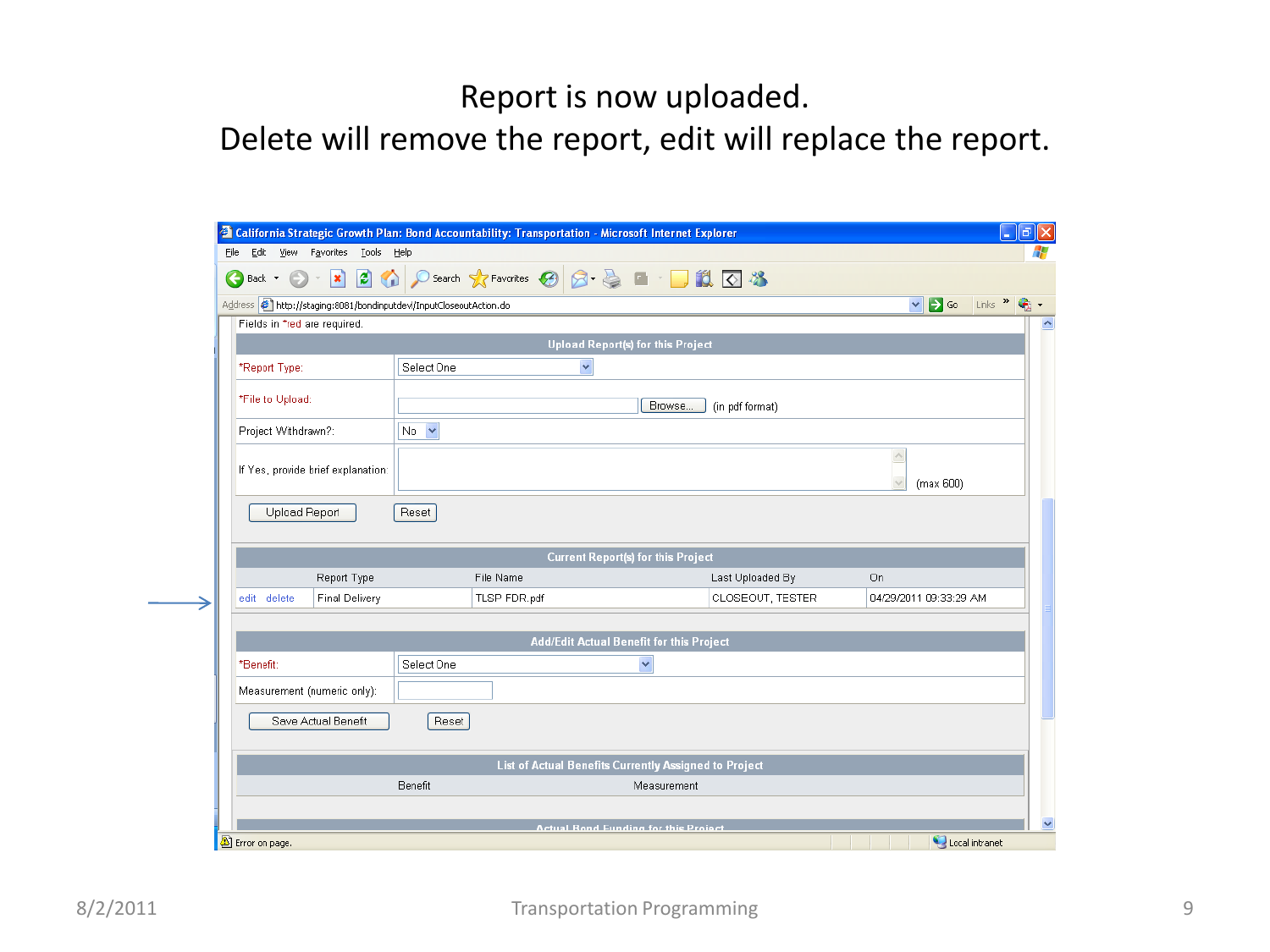## Select the dropdown menu for actual benefits. You can add multiple benefits

|      |                      |                           |                                                    | <sup>2</sup> California Strategic Growth Plan: Bond Accountability: Transportation - Microsoft Internet Explorer        |      |                                         |                                                     |  |
|------|----------------------|---------------------------|----------------------------------------------------|-------------------------------------------------------------------------------------------------------------------------|------|-----------------------------------------|-----------------------------------------------------|--|
| File | Edit<br>View         | Favorites                 | Tools<br>Help                                      |                                                                                                                         |      |                                         |                                                     |  |
|      | Back *               | ×                         | $\left  \bm{z} \right $                            | Search ☆Favorites → 日 日 国 国 国 国 名                                                                                       |      |                                         |                                                     |  |
|      |                      |                           |                                                    | Address (120958/key=9721025) http://staging:8081/bondinputdevl/InputCloseoutPreAction.do?cmiaproj=RAIL20958/key=9721025 |      |                                         | $\Rightarrow$ Go<br>$Links$ $\rightarrow$<br>$\vee$ |  |
|      |                      | Upload Report             | Reset                                              |                                                                                                                         |      |                                         |                                                     |  |
|      |                      |                           |                                                    | <b>Current Report(s) for this Project</b>                                                                               |      |                                         |                                                     |  |
|      |                      | Report Type               |                                                    | File Name                                                                                                               |      | Last Uploaded By                        | On                                                  |  |
|      | edit delete          | <b>Final Delivery</b>     |                                                    | Project Reporting Using Crystal<br>Reports.pdf                                                                          |      | CLOSEOUT, TESTER                        | 12/15/2010 02:50:22 PM                              |  |
|      |                      |                           |                                                    | <b>Add/Edit Actual Benefit for this Project</b>                                                                         |      |                                         |                                                     |  |
|      | *Benefit:            |                           | Select One                                         |                                                                                                                         |      |                                         |                                                     |  |
|      | only):               | Measurement (numeric      | Select One                                         | Daily Travel Time Savings (hours)<br>Peak Period Time Savings (minutes)                                                 |      |                                         |                                                     |  |
|      |                      | Save Actual Benefit       | Lane Miles Added (HOV)<br>Lane Miles Added (Mixed) |                                                                                                                         |      |                                         |                                                     |  |
|      |                      |                           | Additional Commuter Lines                          | Rehabilitated Lane Miles (miles)                                                                                        |      |                                         |                                                     |  |
|      |                      |                           |                                                    | Separated Bike/Pedestrian Paths                                                                                         |      | qned to Project                         |                                                     |  |
|      |                      |                           | Increase in Throughput                             | Increase in Intercity Rail Round Trips                                                                                  | lent |                                         |                                                     |  |
|      |                      |                           |                                                    | Increase in Transit Ridership<br>Additional Auxiliary Lane Miles                                                        |      |                                         |                                                     |  |
|      |                      |                           |                                                    | Number of Stations / Number of Ramps Metered                                                                            |      | Project                                 |                                                     |  |
|      | *Adopted Amount:     |                           | Pavement Lane Miles                                | Distress Pavement Lane Miles Retired                                                                                    |      | cimal point, comma and or dollar sign). |                                                     |  |
|      |                      | *Current Approved Amount: | Ramp Widenings                                     | (enter whole dollars without a decimal point, comma and or dollar sign)                                                 |      |                                         |                                                     |  |
|      | *Expenditure Amount: |                           |                                                    | (enter whole dollars without a decimal point, comma and or dollar sign)                                                 |      |                                         |                                                     |  |
|      | A Done               |                           |                                                    |                                                                                                                         |      |                                         | Local intranet                                      |  |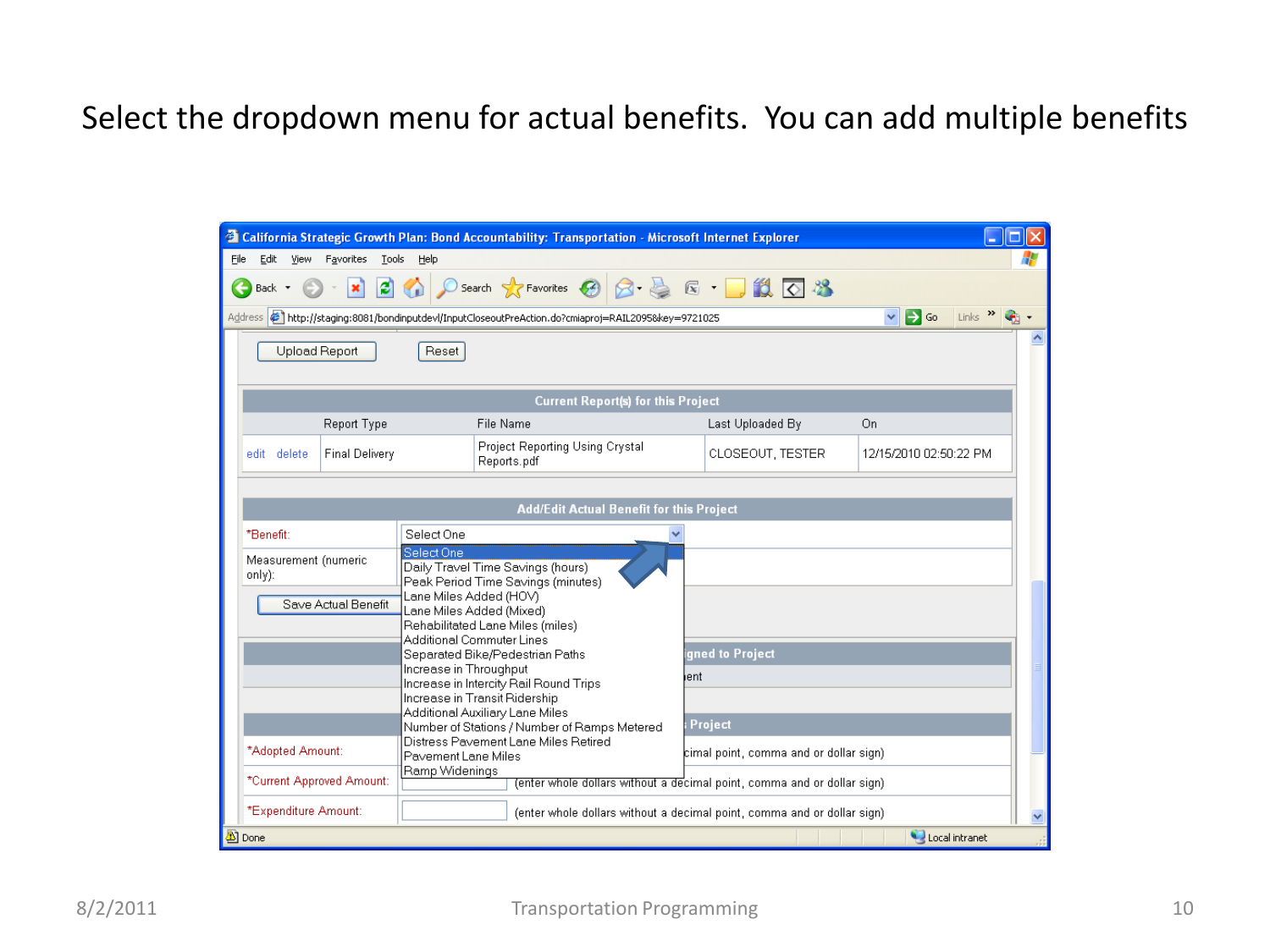#### Enter numeric data and select "Save Actual Benefit"

| <sup>2</sup> California Strategic Growth Plan: Bond Accountability: Transportation - Microsoft Internet Explorer                                          |                             |                        |                                                              |                                             |                  |          |                        |                     |
|-----------------------------------------------------------------------------------------------------------------------------------------------------------|-----------------------------|------------------------|--------------------------------------------------------------|---------------------------------------------|------------------|----------|------------------------|---------------------|
| Edit<br>View<br>File                                                                                                                                      | Favorites<br>Tools Help     |                        |                                                              |                                             |                  |          |                        |                     |
| Back *<br>Address <sup>2</sup> http://staging:8081/bondinputdevl/InputBenefitsDeleteAction.do?cmiaproj=RAIL2095&benefit=Lane%20Miles%20Added%20(HOV)&va → | <b>BI</b><br>$ \mathbf{x} $ |                        | ○Search ☆Favorites ④ B 忌 区 ■ 13 区 %                          |                                             |                  |          | $\Rightarrow$ Go       | Links $\frac{1}{2}$ |
|                                                                                                                                                           |                             |                        |                                                              |                                             |                  |          |                        |                     |
| If Yes, provide brief<br>explanation:                                                                                                                     | 600)                        |                        |                                                              |                                             |                  |          |                        | (max                |
| <b>Upload Report</b>                                                                                                                                      |                             | Reset                  |                                                              |                                             |                  |          |                        |                     |
|                                                                                                                                                           |                             |                        |                                                              | <b>Current Report(s) for this Project</b>   |                  |          |                        |                     |
|                                                                                                                                                           | Report Type                 |                        | File Name                                                    |                                             | Last Uploaded By |          | On                     |                     |
| edit<br>delete                                                                                                                                            | <b>Final Delivery</b>       |                        | Project Reporting Using Crystal<br>Reports.pdf               |                                             | CLOSEOUT, TESTER |          | 12/15/2010 02:50:22 PM |                     |
|                                                                                                                                                           |                             |                        |                                                              |                                             |                  |          |                        |                     |
|                                                                                                                                                           |                             |                        |                                                              | Add/Edit Actual Benefit for this Project    |                  |          |                        |                     |
| *Benefit:                                                                                                                                                 |                             | Lane Miles Added (HOV) |                                                              |                                             |                  |          |                        |                     |
| Measurement (numeric<br>only):                                                                                                                            | 12.0                        |                        |                                                              |                                             |                  |          |                        |                     |
|                                                                                                                                                           | Save Actual Benefit         | Reset                  |                                                              |                                             |                  |          |                        |                     |
|                                                                                                                                                           |                             |                        | <b>List of Actual Benefits Currently Assigned to Project</b> |                                             |                  |          |                        |                     |
|                                                                                                                                                           | Benefit                     |                        |                                                              | Measurement                                 |                  |          |                        |                     |
|                                                                                                                                                           |                             |                        |                                                              |                                             |                  |          |                        |                     |
|                                                                                                                                                           |                             |                        |                                                              | <b>Actual Bond Funding for this Project</b> |                  |          |                        |                     |
| *Adopted America                                                                                                                                          |                             |                        | <b>CONTRACTOR</b>                                            | 24.00                                       |                  | $1 - 11$ |                        |                     |
| <b>Done</b>                                                                                                                                               |                             |                        |                                                              |                                             |                  |          |                        | Local intranet      |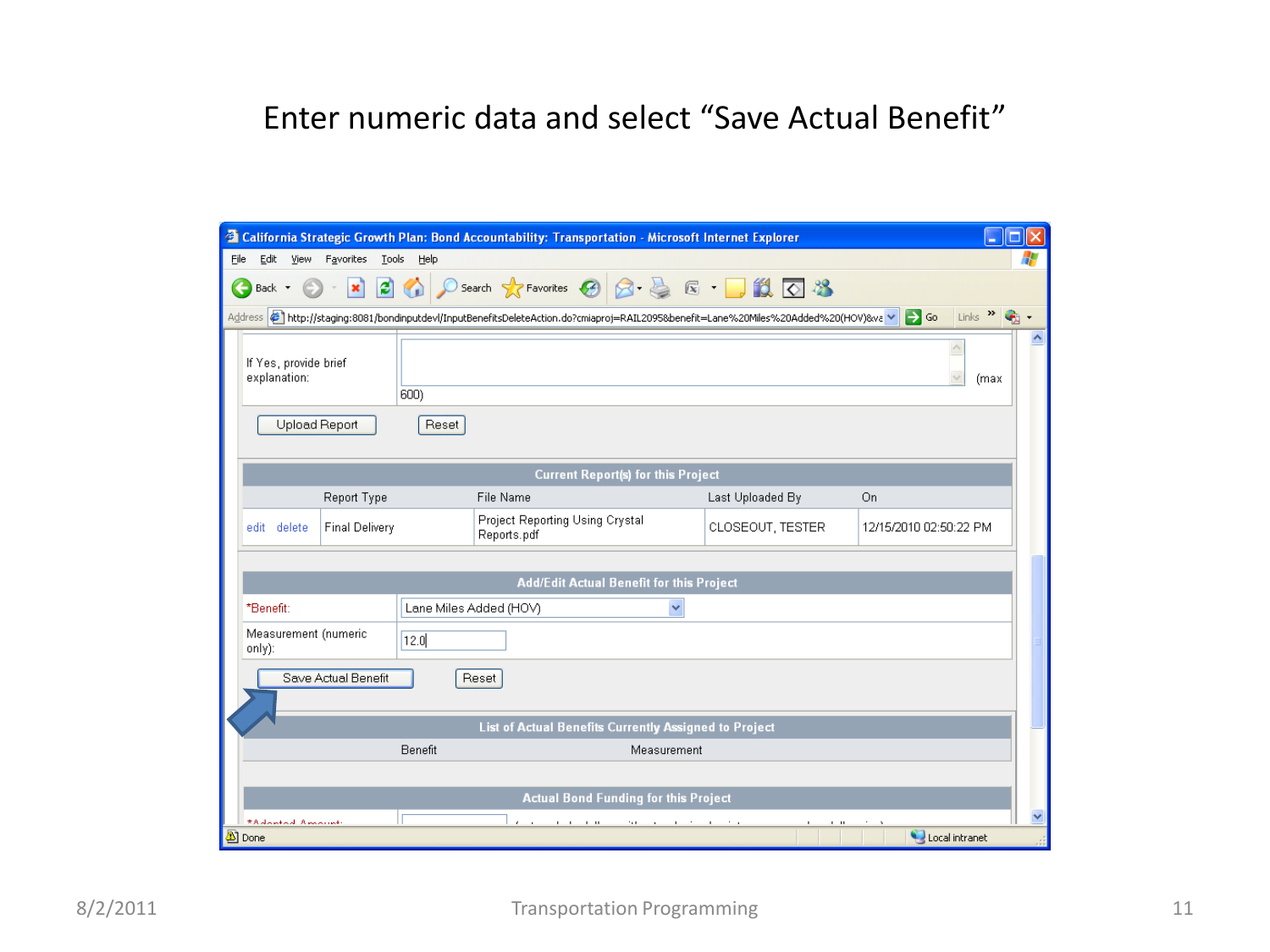## Data is loaded, delete will remove the benefit, edit will replace the benefit

|                                                                                            |                        | <sup>2</sup> California Strategic Growth Plan: Bond Accountability: Transportation - Microsoft Internet Explorer |             |                                                                         | $\blacksquare$                                    | о |
|--------------------------------------------------------------------------------------------|------------------------|------------------------------------------------------------------------------------------------------------------|-------------|-------------------------------------------------------------------------|---------------------------------------------------|---|
| Edit<br>View<br>Favorites<br>File                                                          | <b>Tools</b><br>Help   |                                                                                                                  |             |                                                                         |                                                   |   |
| Back *                                                                                     | э<br>×                 | Search ☆ Favorites ④ B B ■ ■ ■ 13 回答                                                                             |             |                                                                         |                                                   |   |
| Address $\left  \epsilon \right $ http://staging:8081/bondinputdevl/InputCloseoutAction.do |                        |                                                                                                                  |             |                                                                         | $\Rightarrow$ Go<br>Links $\rightarrow$<br>$\vee$ |   |
| Upload Report                                                                              | Reset                  |                                                                                                                  |             |                                                                         |                                                   |   |
|                                                                                            |                        | <b>Current Report(s) for this Project</b>                                                                        |             |                                                                         |                                                   |   |
|                                                                                            | Report Type            | File Name                                                                                                        |             | Last Uploaded By                                                        | On.                                               |   |
| edit delete                                                                                | <b>Final Delivery</b>  | Project Reporting Using Crystal<br>Reports.pdf                                                                   |             | CLOSEOUT, TESTER                                                        | 12/15/2010 02:50:22 PM                            |   |
|                                                                                            |                        | Add/Edit Actual Benefit for this Project                                                                         |             |                                                                         |                                                   |   |
| *Benefit:                                                                                  | Select One             |                                                                                                                  | v           |                                                                         |                                                   |   |
| Measurement (numeric<br>only):                                                             |                        |                                                                                                                  |             |                                                                         |                                                   |   |
| Save Actual Benefit                                                                        |                        | Reset                                                                                                            |             |                                                                         |                                                   |   |
|                                                                                            |                        | List of Actual Benefits Currently Assigned to Project                                                            |             |                                                                         |                                                   |   |
|                                                                                            | Benefit                |                                                                                                                  | Measurement |                                                                         |                                                   |   |
| delete<br>edit                                                                             | Lane Miles Added (HOV) | 12.0                                                                                                             |             |                                                                         |                                                   |   |
|                                                                                            |                        |                                                                                                                  |             |                                                                         |                                                   |   |
|                                                                                            |                        | <b>Actual Bond Funding for this Project</b>                                                                      |             |                                                                         |                                                   |   |
| *Adopted Amount:                                                                           |                        |                                                                                                                  |             | (enter whole dollars without a decimal point, comma and or dollar sign) |                                                   |   |
| *Current Approved Amount:                                                                  |                        |                                                                                                                  |             | (enter whole dollars without a decimal point, comma and or dollar sign) |                                                   |   |
| Error on page.                                                                             |                        |                                                                                                                  |             |                                                                         | Local intranet                                    |   |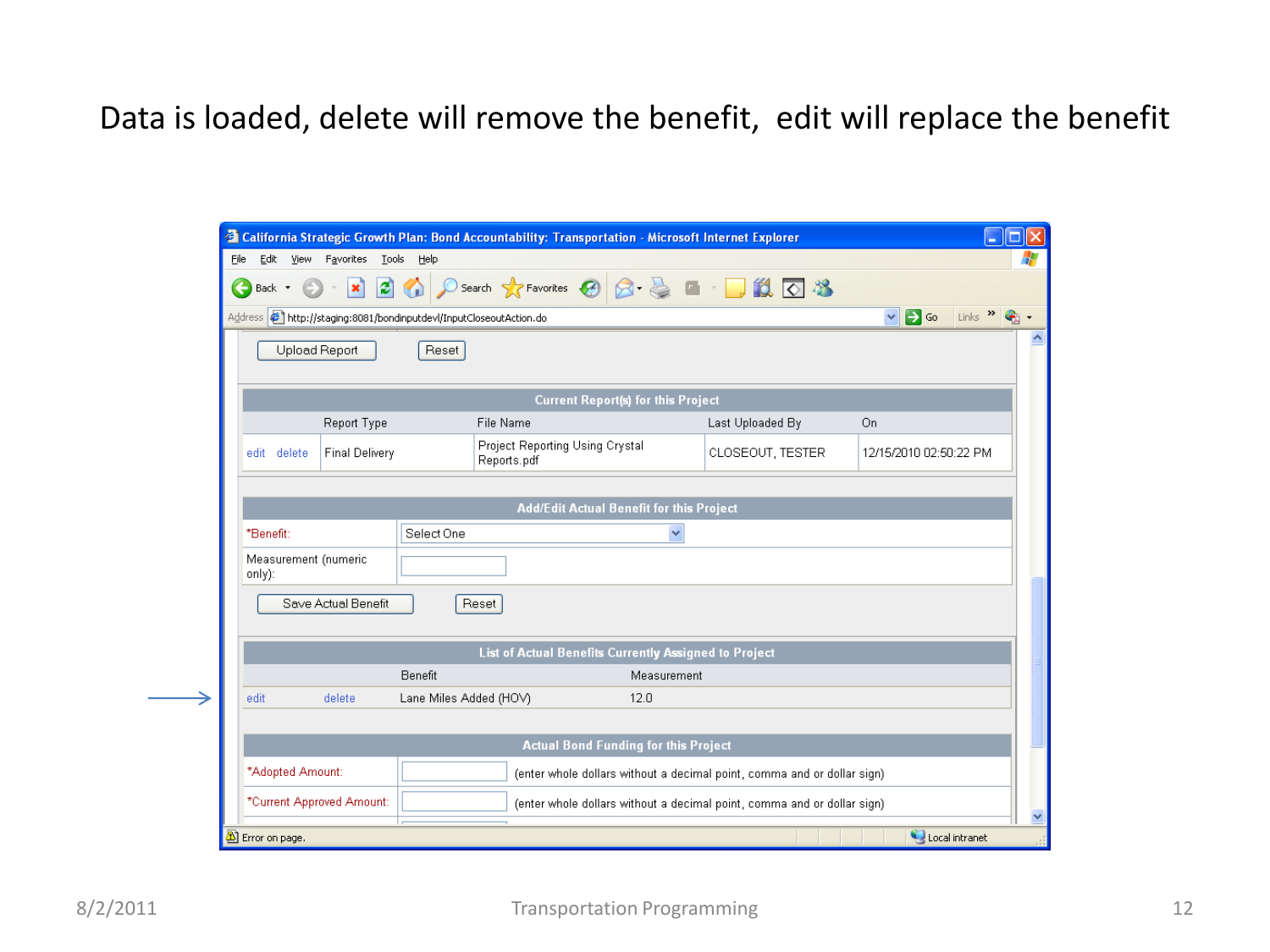# Enter numeric data for bond funding "expenditure amount" and select "Save Actual Bond Cost"

| <sup>2</sup> California Strategic Growth Plan: Bond Accountability: Transportation - Microsoft Internet Explorer                                  |   |
|---------------------------------------------------------------------------------------------------------------------------------------------------|---|
| Edit<br>View<br>Favorites<br>Tools<br>Help<br>File                                                                                                |   |
| D Search ☆Favorites → 日 日 日 日 13<br>이<br>×<br>œ.<br>Back *                                                                                        |   |
| Links $\mathbf{v}$<br>Address $\left \bullet\right\rangle$ http://staging:8081/bondinputdevl/InputCloseoutAction.do<br>$\Rightarrow$ Go<br>$\vee$ |   |
| <b>Add/Edit Actual Benetit tor this Project</b>                                                                                                   |   |
| Select One<br>*Benefit:<br>$\checkmark$                                                                                                           |   |
| Measurement (numeric<br>$only)$ :                                                                                                                 |   |
| Save Actual Benefit<br>Reset                                                                                                                      |   |
| List of Actual Benefits Currently Assigned to Project                                                                                             |   |
| Benefit<br>Measurement                                                                                                                            |   |
| delete<br>Lane Miles Added (HOV)<br>12.0<br>edit                                                                                                  |   |
|                                                                                                                                                   |   |
| <b>Actual Bond Funding for this Project</b>                                                                                                       |   |
| 5.195.000<br>*Adopted Amount:<br>(enter whole dollars without a decimal point, comma and or dollar sign)                                          |   |
| 5.500.000<br>*Current Approved Amount:<br>(enter whole dollars without a decimal point, comma and or dollar sign)                                 |   |
| 5.430.000<br>*Expenditure Amount:<br>(enter whole dollars without a decimal point, comma and or dollar sign)                                      |   |
| Save Actual Bond Cost<br>Reset                                                                                                                    |   |
| Back to Top   Help   Contact Us   Site Map                                                                                                        |   |
| Conditions of Use   Privacy Policy<br>Copyright C 2007 State of California<br>version 11.04.26.0                                                  | v |
| Error on page.<br>Local intranet                                                                                                                  |   |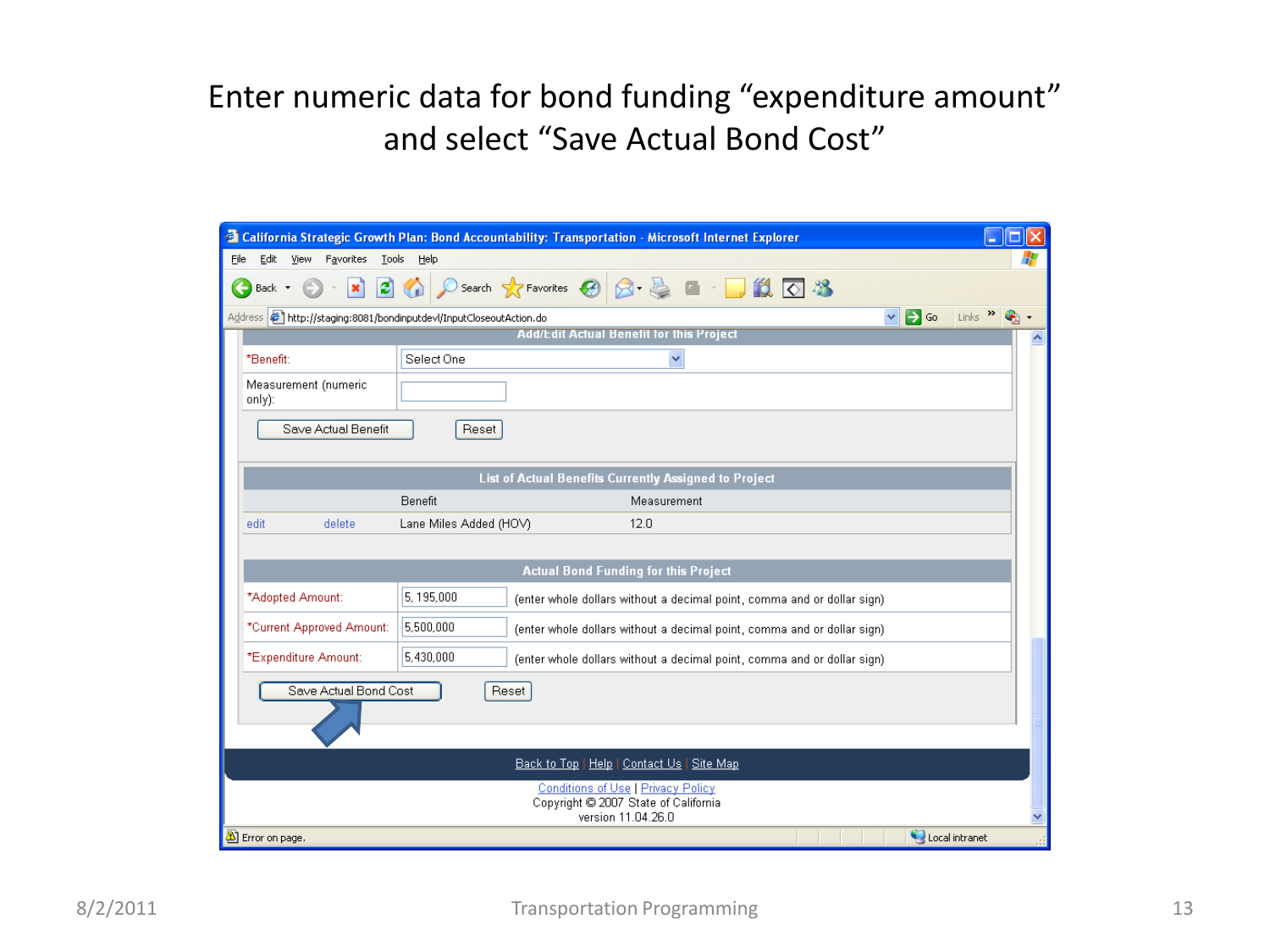#### Program Coordinator will select the "Accept" tab